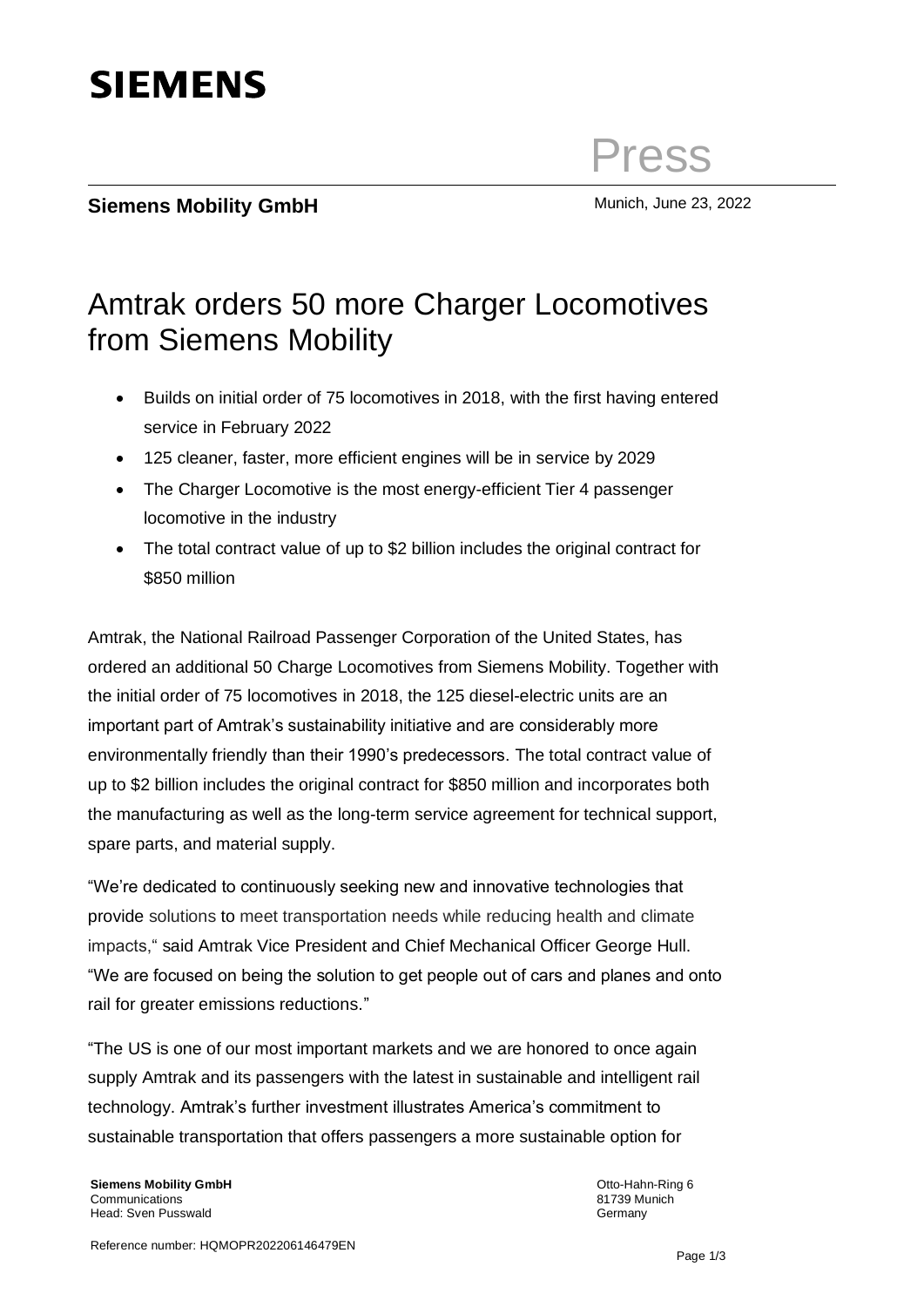travel. Our industry leading locomotives, built in the USA, will play an important role in reducing emissions and protecting the environment in the United States," stated Albrecht Neumann, CEO of Rolling Stock at Siemens Mobility.

The Charger is the most energy-efficient Tier 4 passenger locomotive in the industry. They reduce emissions of nitrogen oxide by more than 89 percent and particulate matter by 95 percent, while consuming less fuel than the locomotives being retired, and can reach a greater top speed of 125 mph.

The new locomotives are designated as ALC-42 for "Amtrak Long-distance Charger, 4,200-horsepower." They will primarily replace Amtrak P40 and P42 diesel-electric locomotives, which have a lower top speed and began service under different emissions standards 30 years ago. The first of the ALC-42's entered service in February 2022 on the *Empire Builder* route and are next to be deployed on the wellknown *City of New Orleans* route, running between its namesake city and Chicago.

The ALC-42 locomotives are being manufactured at Siemens Mobility's North American rail manufacturing facility in Sacramento, California and comply with the Federal Railroad Administration Buy America Standards. The plant is one of the largest of its kind on the continent, and one of the most sustainable, using a 2.1 MW<sup>p</sup> solar panel installation to generate much of its power from the California sun. It is part of Siemens Mobility's larger U.S. manufacturing network, with eight facilities, more than 4,000 employees and 2,000 American suppliers, including Cummins, which manufactures the Tier-4 complaint diesel engines in Seymour, Indiana.

This press release is available at<https://sie.ag/3xLfijk>

### **Contacts for journalists**

Chris Mckniff Phone: +1 (646) 715-6423 Email: [chris.mckniff@siemens.com](mailto:chris.mckniff@siemens.com) Follow us on Twitter at: [www.twitter.com/SiemensMobility](http://www.twitter.com/SiemensMobility)

For further information about Siemens Mobility, please see: [www.siemens.com/mobility](http://www.siemens.com/mobility)